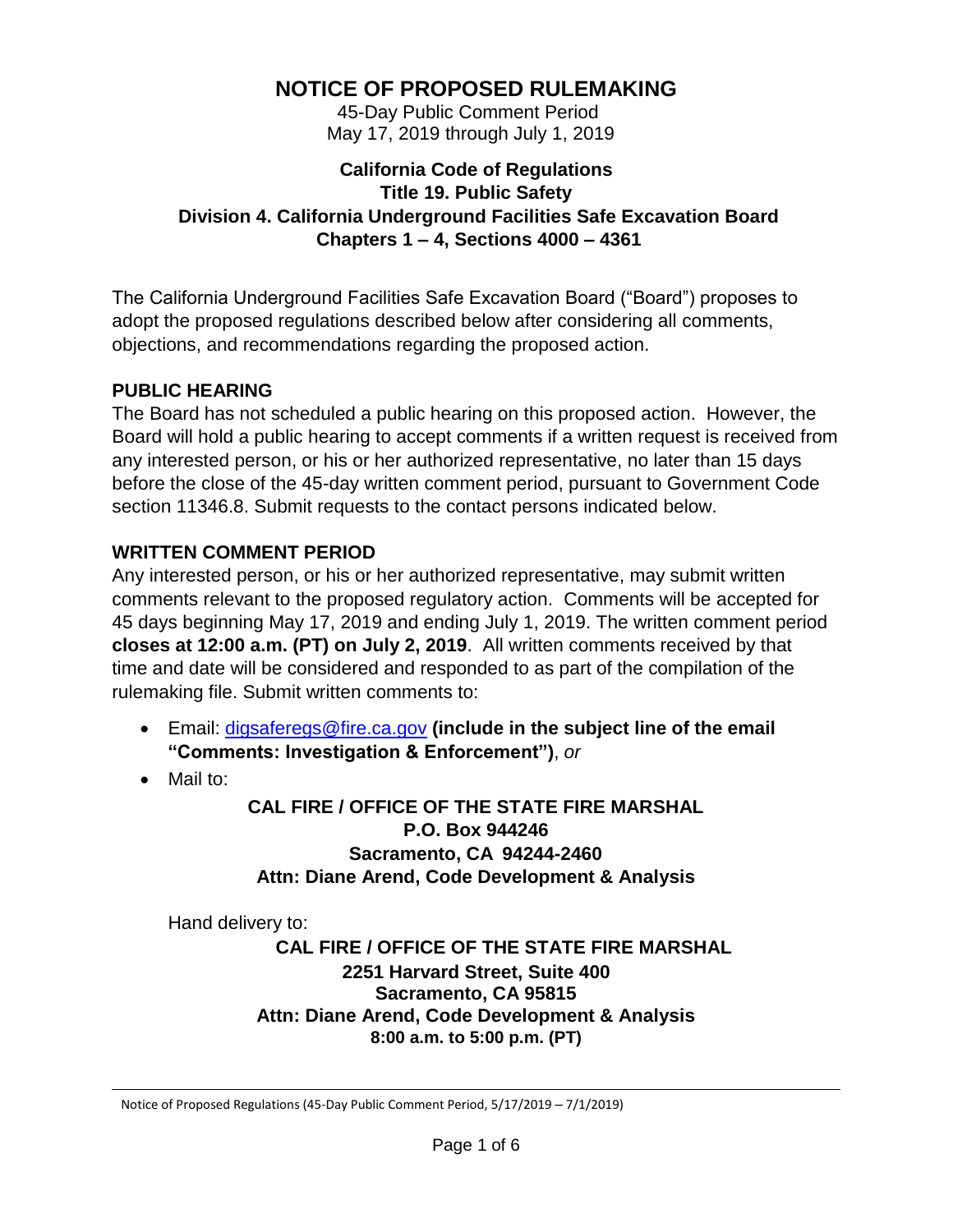# **AUTHORITY AND REFERENCE**

Government Code sections 4216.11 and 4216.22 authorize the Board to adopt the proposed regulations. The proposed regulations implement, interpret, clarify, and make specific sections 4216, 4216.1, 4216.3, 4216.4, 4216.6, 4216.10, 4216.12, 4216.16, 4216.19, and 4216.24 of the Government Code.

### **INFORMATIVE DIGEST / POLICY STATEMENT OVERVIEW**

This rulemaking action implements, interprets, clarifies, and makes specific investigation of possible violations and enforcement of article 2, chapter 3.1, division 5, of title 1 of the Government Code ("Dig Safe Law"), and onsite meeting and agreement requirements for areas of continual excavation near high priority subsurface installations.

#### **Summary of Existing Laws:**

Pursuant to Government Code section 4216.12, subdivision (b), the Board must investigate possible violations of the Dig Safe Law and, commencing July 1, 2020, enforce the Dig Safe Law on persons under its jurisdiction. Following a recommendation by the Board, the Dig Safe Law may also be enforced by the Registrar of Contractors of the State License Board ("CSLB"), the Public Utilities Commission ("PUC"), or the Office of the State Fire Marshal ("OSFM"), which must act to accept, amend, or reject the Board's recommendation. (Gov. Code, § 4216.6.)

On or before January 1, 2020, the Board is required to adopt regulations to establish minimum elements for an onsite meeting and a mutually agreed-upon plan described in Government Code section 4216.10, subdivision (c)(1), for areas of continual excavation. (Gov. Code, § 4216.11.)

The Board is authorized under Government Code section 4216.22 to prescribe the rules and regulations as may be necessary or proper to carry out the purposes and intent of the Dig Safe Act of 2016 (SB 661, Chapter 809, Statutes of 2016) (the "Act") and to exercise the powers and duties conferred upon the Board by the Act.

# **Summary of Regulations:**

The Board is proposing to add sections 4000 through 4361 under California Code of Regulations, Title 19, Division 4, Chapters 1 through 4, prescribing the rules and regulations pursuant to Government Code sections 4216.11 and 4216.22. The regulations proposed in this rulemaking action would establish definitions for certain terms used in the proposed regulations, investigation and enforcement processes, and onsite meeting and agreement requirements for areas of continual excavation near high priority subsurface installations.

# **Summary of Effect:**

The proposed regulations will require members of regional notification centers to maintain valid and current contact information with the appropriate regional notification center; require regional notification centers to provide updated contact information for their members to the Board upon request; require excavators to notify the appropriate

Notice of Proposed Regulations (45-Day Public Comment Period, 5/17/2019 – 7/1/2019)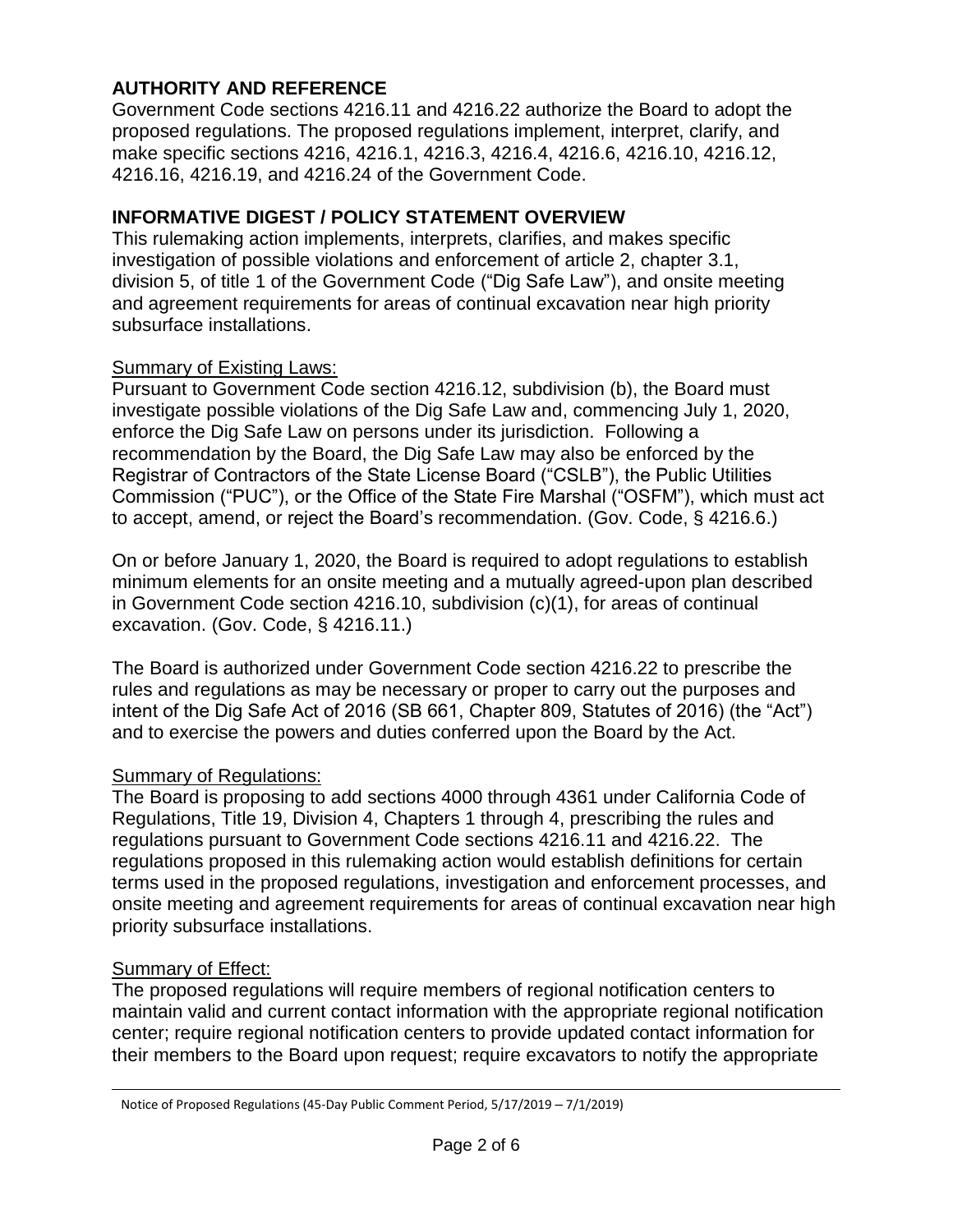regional notification center of certain types of damages to subsurface installations; require regional notification centers to transmit the damage notifications to the Board; establish investigation and enforcement processes, including types of sanctions, of the Dig Safe Law on excavators and operators; and establish requirements for excavators and operators for onsite meetings and agreements for areas of continual excavation near high priority subsurface installations.

#### Comparable Federal Regulations or Statute:

There are no comparable federal regulations or statutes.

# Objective and Anticipated Benefits of the Proposed Regulations:

The objective of the proposed regulations is to prevent damage to subsurface installations, which may cause injury, fatality, and damage to other property or the environment, by establishing investigation and enforcement processes, and onsite meeting and agreement requirements for areas of continual excavation near high priority subsurface installations. The specific benefits anticipated from the proposed regulations include increased safe excavation practices near subsurface installations through investigations of possible violations of the Dig Safe Law, and enforcement of the Dig Safe Law.

Evaluation of Inconsistency/Incompatibility with Existing State Regulations:

The Board has determined that the proposed regulations are not inconsistent or incompatible with existing regulations. After conducting a review for any regulations that would relate to or affect this area, the Board has concluded that the proposed regulations are the only regulations that concern investigation and enforcement processes under the Dig Safe Law, and onsite meeting and agreement requirements for areas of continual excavation near high priority subsurface installations.

# Documents Incorporated by Reference:

The following forms are incorporated by reference in the text of the proposed regulations:

- 1. Area of Continual Excavation Agreement Agricultural Operations (Form No. ACE Agreement 01 (07-01-2020)); and
- 2. Area of Continual Excavation Agreement Flood Control Facilities (Form No. ACE Agreement 02 (07-01-2020)).

### **OTHER MATTERS PRESCRIBED BY STATUTE APPLICABLE TO THE AGENCY OR ANY SPECIFIC REGULATION OR CLASS OF REGULATIONS**

There are no other matters prescribed by statute applicable to the Board, or to any specific regulation. There are no other matters to identify.

# **DISCLOSURES REGARDING THE PROPOSED ACTION**

The Board has made the following initial determinations:

1. Mandate on local agencies and school districts: **None.**

Notice of Proposed Regulations (45-Day Public Comment Period, 5/17/2019 – 7/1/2019)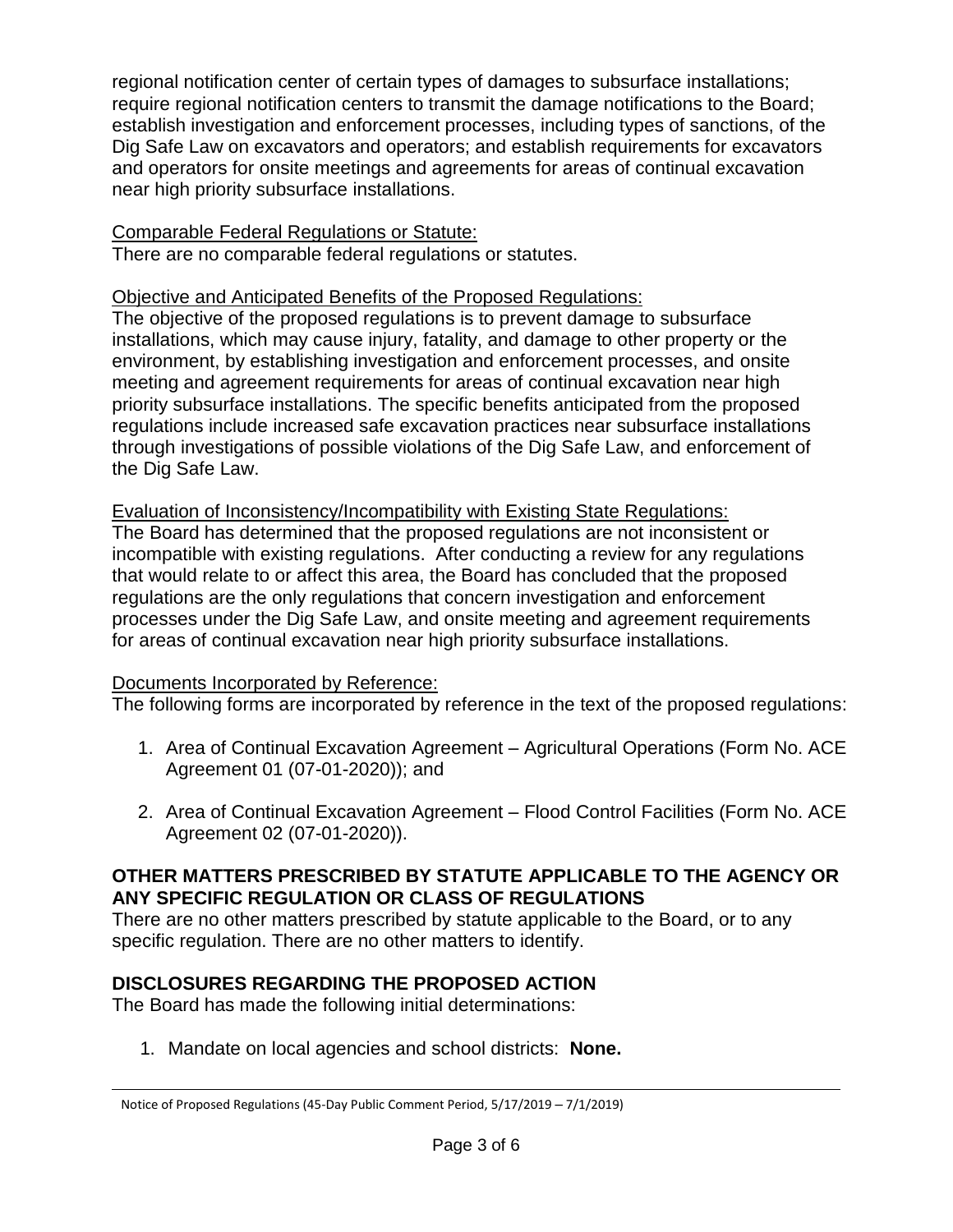2. Cost or savings to any state agency: Although the proposed action will directly affect a state agency that is an excavator or operator, the Board concludes that

any cost will not be significant. Costs depend on a state agency's violation of the Dig Safe Law. A state agency, which is an excavator or operator, that negligently violates the Dig Safe Law is subject to a monetary fine of up to \$10,000; or knowingly and willfully violates the Dig Safe Law is subject to a monetary fine of up to \$50,000. (Gov. Code, § 4216.6.)

- 3. Cost to any local agency or school district that must be reimbursed in accordance with Government Code sections 17500 through 17630: **None.**
- 4. Other nondiscretionary cost or savings imposed on local agencies: **None.**
- 5. Cost or savings in federal funding to the state: **None.**
- 6. Significant statewide adverse economic impact directly affecting businesses and individuals: Although the proposed action may have an impact on businesses statewide that are excavators or operators, including such small businesses, the Board concludes that the adverse economic impact, including the ability of California businesses to compete with businesses in other states, will not be significant.

### **DECLARATION OF EVIDENCE**

The Board has not relied on any other facts, evidence, documents, testimony or other evidence to make its initial determination of no statewide adverse economic impact.

- 7. Significant effect on housing costs: **None.**
- 8. Cost impacts on a representative private person or business: Costs depend on the private person's or business' violation of the Dig Safe Law. A private person or business that is an excavator or operator, that negligently violates the Dig Safe Law is subject to a monetary fine of up to \$10,000; or knowingly and willfully violates the Dig Safe Law is subject to a monetary fine of up to \$50,000. (Gov. Code, § 4216.6.)

# **RESULTS OF THE ECONOMIC IMPACT ANALYSIS/ASSESSMENT**

The Board concludes that it is (1) unlikely that the proposed regulations will eliminate any jobs, (2) unlikely that the proposed regulations will create jobs, (3) unlikely that the proposed regulations will create new businesses, (4) unlikely that the proposal will eliminate any existing businesses, and (5) unlikely that the proposed regulations will result in the expansion of businesses currently doing business within the state.

*Benefits of the Proposed Action:* The proposed regulations will benefit California residents by preventing damage to subsurface installations, which may cause injury, fatality, and damage to other property or the environment, by establishing investigation

Notice of Proposed Regulations (45-Day Public Comment Period, 5/17/2019 – 7/1/2019)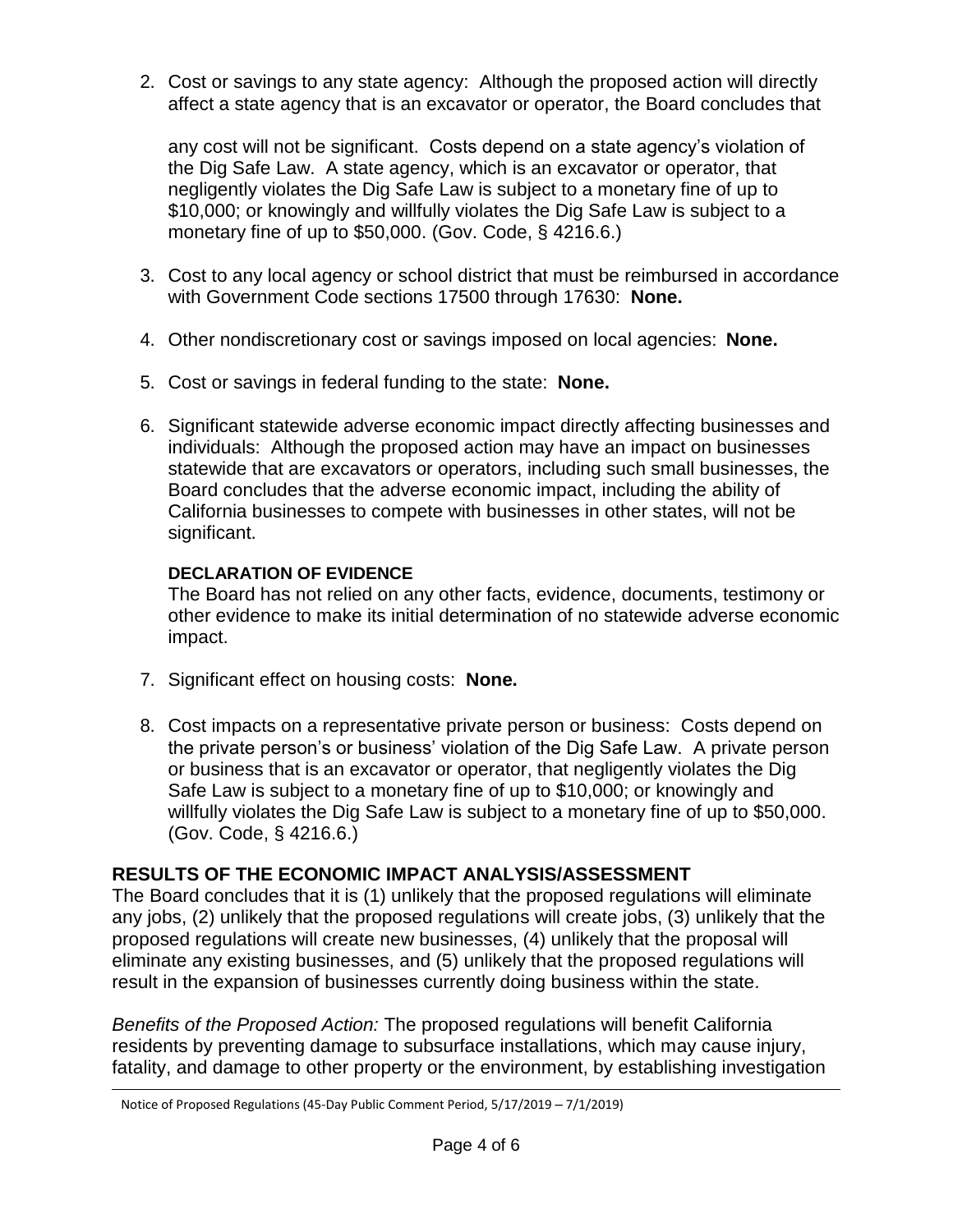and enforcement processes, and onsite meeting and agreement requirements for areas of continual excavation near high priority subsurface installations.

### **SMALL BUSINESS DETERMINATION**

The Board has determined that the proposed regulations may affect small businesses that own, operate, or maintain subsurface installations; and small businesses that perform excavation or excavation related activities near subsurface installations.

### **BUSINESS REPORT**

The proposed regulations create a reporting requirement on excavators to notify the appropriate regional notification center of certain damages to subsurface installations. Regional notification centers are then required to transmit the notification to the Board. The reporting requirement is necessary to inform the Board of damages causing fatalities, serious injuries, or damages to certain types of subsurface installations with greater risk of harm to the public if damaged. The Board's investigators must be notified of these damages to determine if an investigation is necessary and if so, investigate the site of the damage as soon as possible to gather evidence.

# **CONSIDERATION OF ALTERNATIVES**

In accordance with Government Code section 11346.5, subdivision (a)(13), the Board must determine that no reasonable alternative considered by the Board or that has otherwise been identified and brought to the attention of the Board would be more effective in carrying out the purpose for which the action is proposed, would be as effective and less burdensome to affected private persons than the proposed action, or would be more cost effective to affected private persons and equally effective in implementing the statutory policy or other provision of law.

The Board invites interested persons to present statements or arguments with respect to alternatives to the proposed regulations during the written comment period.

# **CONTACT PERSON(S)**

Inquiries or specific questions concerning the proposed rulemaking action may be directed to the following contact persons:

| <b>General inquiries:</b> | Diane Arend, Regulations Coordinator        |
|---------------------------|---------------------------------------------|
|                           | CAL FIRE / Office of the State Fire Marshal |
|                           | 2251 Harvard Street, Suite 400              |
|                           | Sacramento, CA 95815                        |
|                           | diane.arend@fire.ca.gov                     |
|                           | $(916) 568 - 2917$                          |

Notice of Proposed Regulations (45-Day Public Comment Period, 5/17/2019 – 7/1/2019)